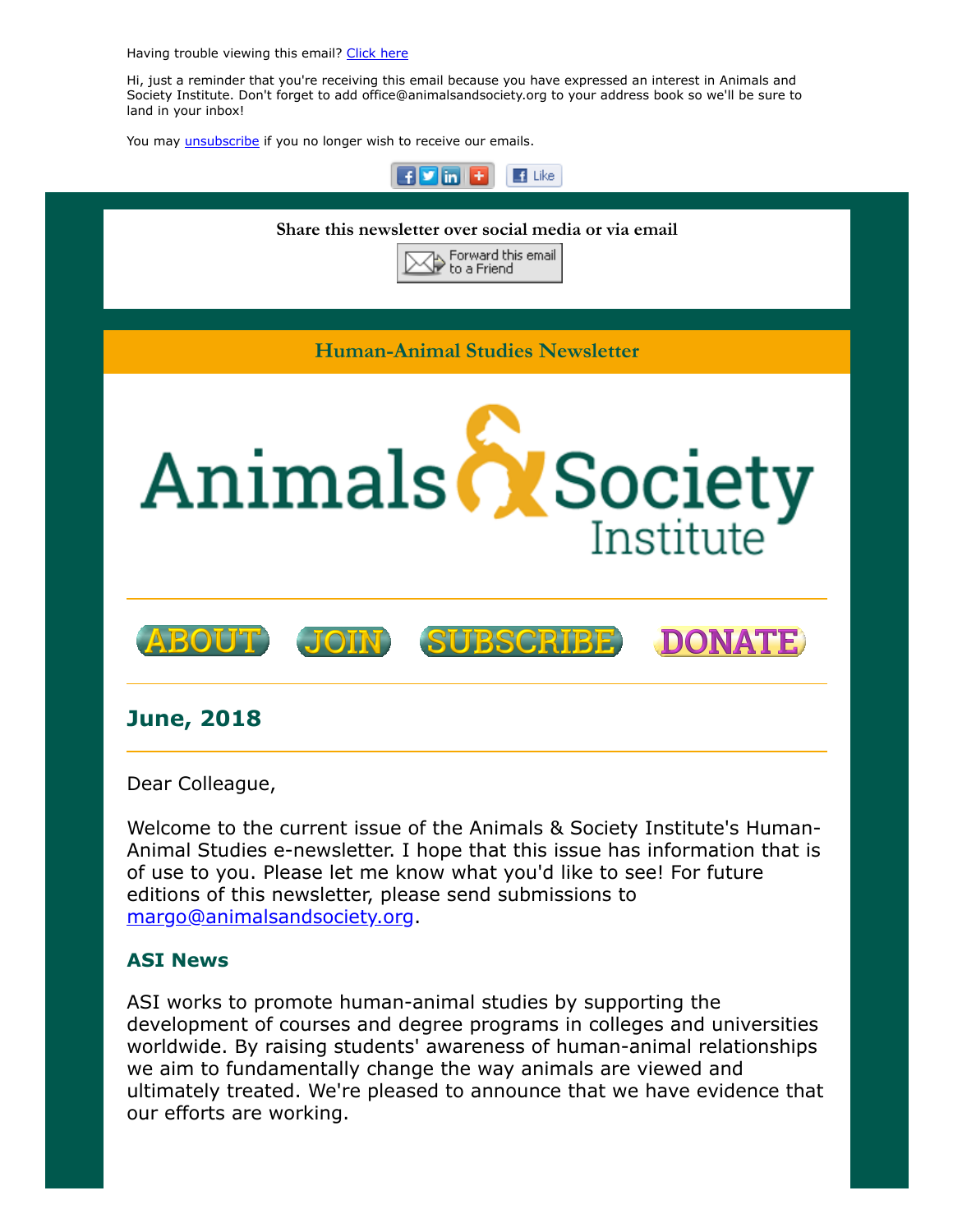In order to assess the extent to which completion of a human-animal studies course affected attitudes toward animals **we surveyed students from eight human-animal studies classes** at six universities in the U.S. (University of Oregon, Cottey College, Appalachian State University, California Polytechnic Pomona, University of Alaska Southeast, and Redlands University) and two universities in Europe (University College Dublin and University of Innsbruck).

Since the fall of 2016, 108 students completed the Animal Attitude Scale, a 20-item questionnaire designed to measure pro-animal welfare attitudes. Students rated each of 20 statements on a five-point scale, indicating the extent to which they agreed with each statement regarding attitudes toward animals. Items are scored such that higher scores indicate more favorable attitudes toward animals, with a total maximum score of 100. Students completed the AAS prior to and immediately following each course. Analysis of the survey data showed there was a statistically significant increase in AAS scores. Prior to taking the HAS course, students' average score on the AAS was 78.18 and following completion of the HAS course the average score rose to 82.45  $(t(107)=-4.740, p = .000)$ . These results suggest that human-animal studies classes positively affect students' attitudes toward animals. In other words, students who complete such classes report more pro-animal welfare attitudes after completing the class than prior to it.

We'd love to have more participants so we could expand our results! If you'd like to ask your students to participate, [please visit this page t](https://www.animalsandsociety.org/human-animal-studies/hasresource/animal-attitudes-survey-students/)o find the surveys for your students.

Have you been watching our newest project, the **Defining HAS Video series**[? We have released 14 videos so far, by scholars Peter Singer, K](https://www.animalsandsociety.org/human-animal-studies/defining-human-animal-studies-an-asi-video-project/)en Shapiro, Corey Lee Wrenn, Lisa Kemmerer, Anthony Podberscek, Constance Russell, Maneesha Deckha, Agustin Fuentes, and David Favre, Jessica Ullrich, Sarah E. McFarland, Andrea Beetz, and Siobhan O'Sullivan, and have a bunch more waiting to come out. Take a look at the current ones, and some of the upcoming videos, [here!](https://www.animalsandsociety.org/human-animal-studies/defining-human-animal-studies-an-asi-video-project/)

We are excited to announce the public talks for the **2018 ASI-UIUC Summer Institute in Human-Animal Studies**, to be held at the [University of Illinois Urbana-Champaign in July! Visit this link to see the](http://www.animalsandsociety.org/human-animal-studies/asi-uiuc-summer-institute-human-animal-studies/2018-asi-uiuc-summer-institute-public-schedule/) schedule; if you are in Illinois in mid-July, we hope to see you!

The Animals & Society Institute (ASI) and Wesleyan Animal Studies (WAS) invite applications for the sixth annual **Undergraduate Prize Competition for Undergraduate Students Pursuing Research in Human-Animal Studies**. ASI and WAS will award a prize to an outstanding, original theoretical or empirical scholarly work that advances the field of human-animal studies. Papers can come from any undergraduate discipline in the humanities, social sciences or natural sciences, and must be between 4,000-7,000 words long, including abstract and references. The winning paper will be published in Society & Animals, an interdisciplinary journal that publishes articles describing and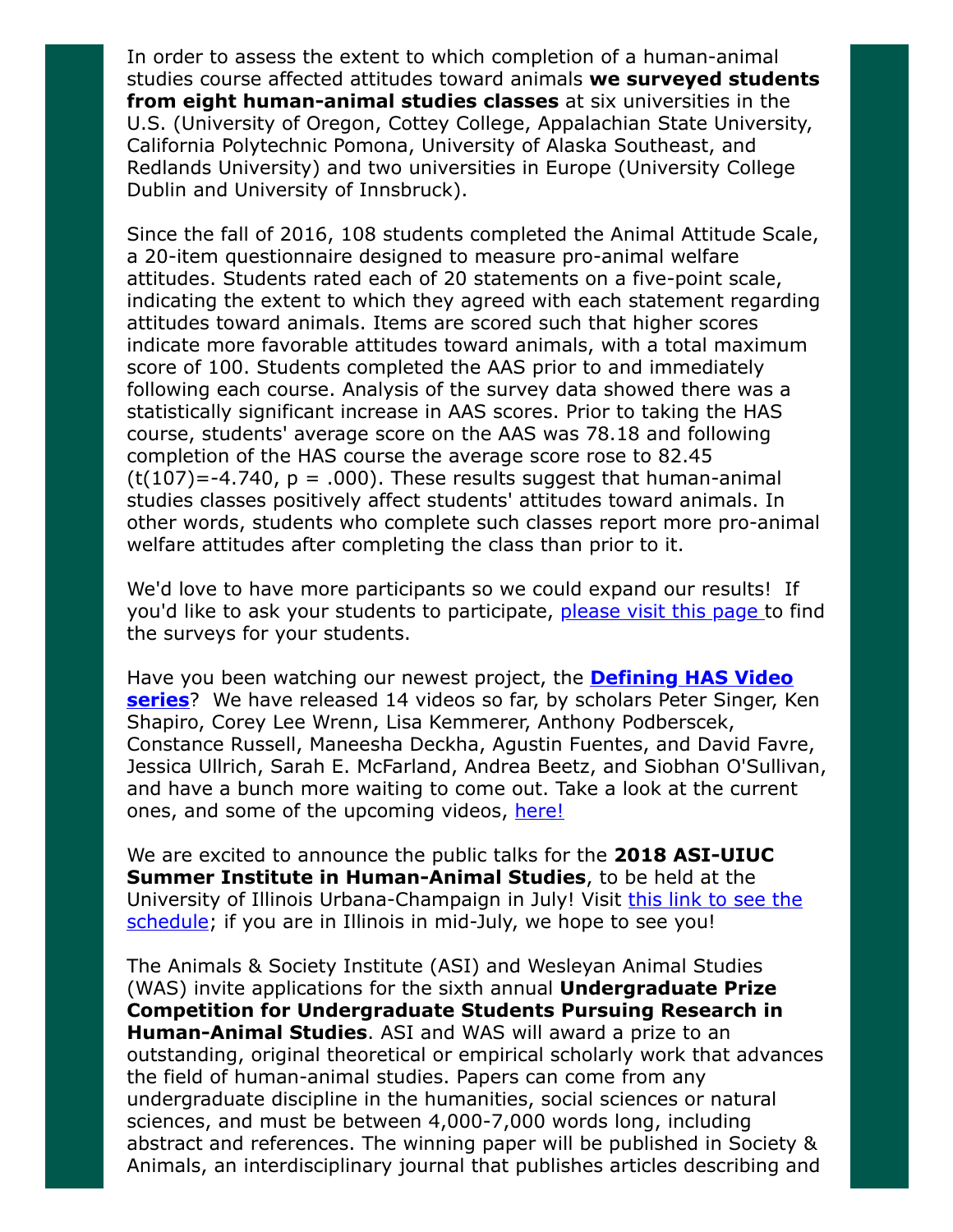analyzing experiences of and with non-human animals. Topics can include human-animal interactions in various settings (animal cruelty, the therapeutic uses of animals), the applied uses of animals (research, education, medicine and agriculture), the use of animals in culture (e.g. dog-fighting, circus, animal companions, animal research), attitudes toward animals as affected by different socializing agencies and strategies, representations of animals in literature, art, or popular culture, the domestication of animals, the politics of animal welfare, or the constitution of the animal rights movement. The deadline is **August 1.** [Find out more here!](https://www.animalsandsociety.org/call-for-submissions-asi-was-undergraduate-paper-prize-in-human-animal-studies/)

### **HAS News**

**The UCLA School of Law Animal Law and Policy Small Grants Program is seeking small grant proposals** for its 2018-2019 funding cycle. The application period is open now and closes on December 1, 2018. We are happy to receive applications as soon as they are ready, but we will not make any offers of funding until we have reviewed all applications after the funding period closes. This Program is designed to support legal and non-legal empirical scholarship to advance animal law and policy reform. To learn more about the Program, including previously funded projects, please use [this link.](http://law.ucla.edu/centers/social-policy/animal-law-grants-program/about/) Applications are welcome from any field as long as the potential application of the research to animal law and policy reform is clear. We have a particular interest in fields such as psychology, including moral psychology, sociology, philosophy, economics, and other social sciences. In addition, this year we are especially interested in empirical research applicable to legal reform focused on animals used in experimentation, animals harmed through pest control or "nuisance wildlife management" activities, and dogs at risk of being classified as "dangerous." Please be aware that the program does not fund any type of research on live animals, and we cannot provide funding to scholars based at institutions outside the United States. The funders are open to collaborative projects with non-U.S.-based scholars, so long as the principal investigator is based at a U.S. institution of higher education throughout the funding period.

A competitive position is available for a highly motivated and promising individual seeking a **Masters or PhD related to the PSYCHOLOGY OF HUMAN-ANIMAL INTERACTION** with Dr. Maggie O'Haire. The successful applicant will be housed within the Center for the Human-Animal Bond at Purdue University. The research program will focus on the scientific evaluation of human animal interaction in one or more of the following areas: (a) SERVICE DOGS for military veterans with posttraumatic stress disorder and their families, (b) FACILITY DOGS in hospital settings, and/or (c) BEHAVIOR CODING of video-recorded human-animal interaction in various settings. The research will be related to HUMAN OUTCOMES primarily, rather than the animals themselves. Thus an interest in pursuing a human psychology focused research degree is essential. The degree title will be an MS or PhD in Human-Animal Interaction. The position will commence in the Fall of 2019. Find out more at **humananimalinteraction.org**.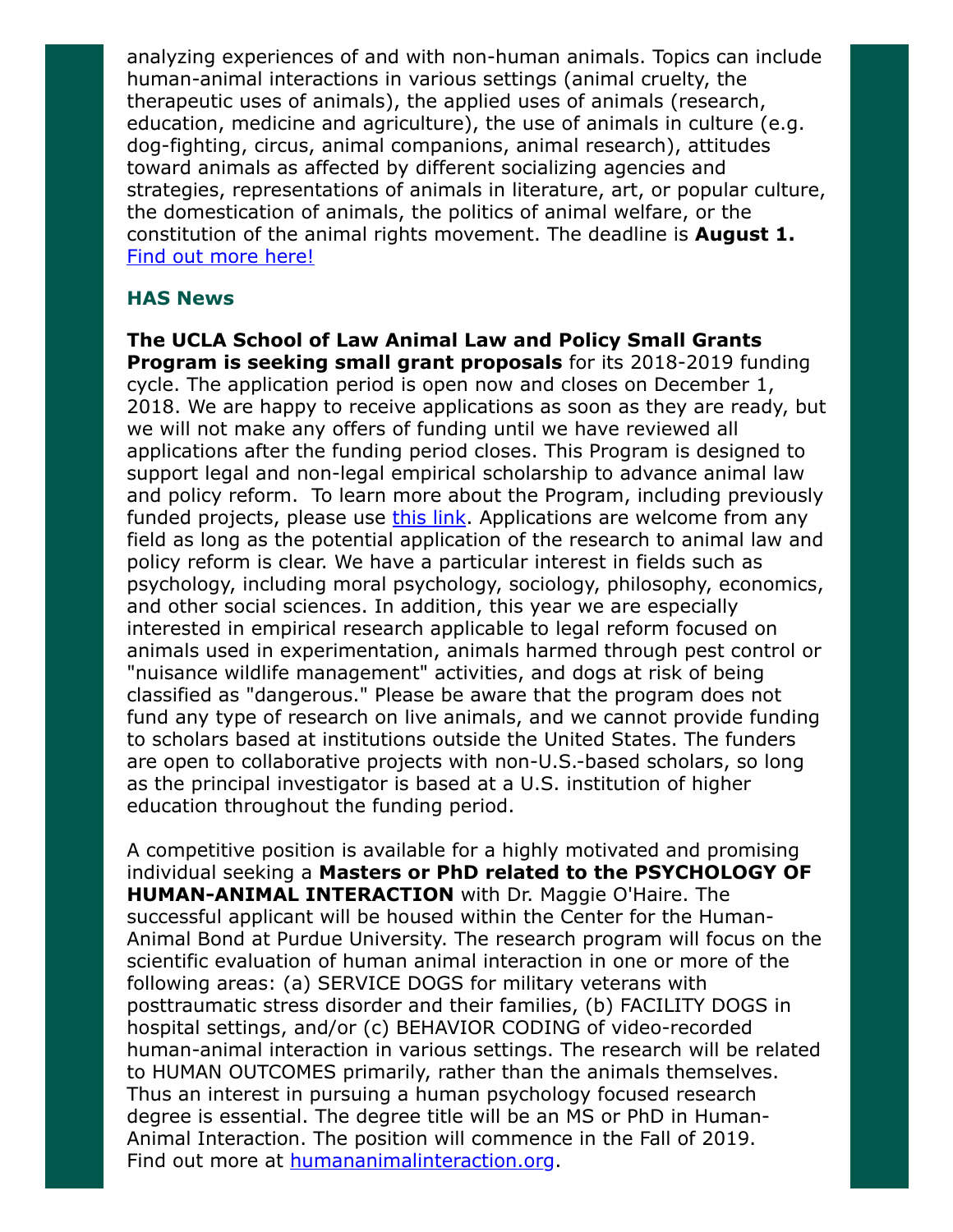Applications are now open for the '**Jews for Animals' college fellowship** [program for the 2018-2019 school year! This progr](http://www.shamayimvaretz.org/fellowship-information.html)am is an initiative of The Shamayim V'Aretz Institute, a Jewish animal welfare organization that educates leaders, trains advocates, and leads campaigns for the ethical treatment of animals. Fellows will learn from Jewish animal advocates on monthly conference calls and complete campus projects, learning how to raise awareness and best articulate animal welfare causes and Jewish veganism. Fellows will also be invited to our national retreat in March, 2019. Fellows receive seed money for campus projects and financial assistance for travel to the retreat in addition to a \$500 stipend upon completion of all fellowship requirements. Please email ilana@shamayimvaretz.org for more information.

**Horses and Humans Research Foundation (HHRF) announces an open call for proposals** to investigate the therapeutic effects of horses on humans. The Foundation's broad research agenda includes basic research as well as clinical studies that will ultimately impact physical and mental health and quality of life for those engaged in equine-assisted activities/therapies (EAA/T). Deadline for submission proposals is **June 30**. Up to fifty thousand dollars in research funding will be offered through a rigorous application and review process. Grants are selected on a competitive basis, taking into account scientific merit, scientific and clinical significance and relevance. Preference will be given to investigators with solid credentials and research experience. Information for applicants, including application materials, previously funded projects, review guidelines and more are available at **horsesandhumans.org**.

#### Dog researcher Marco Adda is teaching **a new online course called "WOLVES And The Understanding of Human, Dog, Animals, Nature."** From the [course website:](https://www.udemy.com/wolves-the-most-wonderful-animals-on-earth/)

Wolves are extraordinary animals. This online course is unique and explores wolves through different perspectives such as animal behaviour, ecology, anthrozoology, anthropology, and environmental, among others. The understanding of wolves is at the core of this course, alongside with the connection to nature and the importance of other animals for humans. Moreover, although a wolf is not a dogs, parallels with domestic dog are also included in some respects. Contents are articulated into a comprehensive and scientifically up to date review about wolves, including wolves relevance for the ecosystem, wolves in Native American cultures, Alpha misconception in wolf and dog, wolves and dogs similarities or differences, wolves as a cohesive family, animals sentience, compassionate conservation and many other facets. The learning process is facilitated in all of its aspects. Everything is thought and taught in a way that is easy to understand, with plenty of pictures, animations and graphics. The course is handy for everybody, and for those who have a more scientific mindset the scientific literature involved is quoted in a dedicated document in the extra materials. That document is downloadable by all students, alongside with all other downloadable materials exclusively prepared for this course. Plus, plenty of external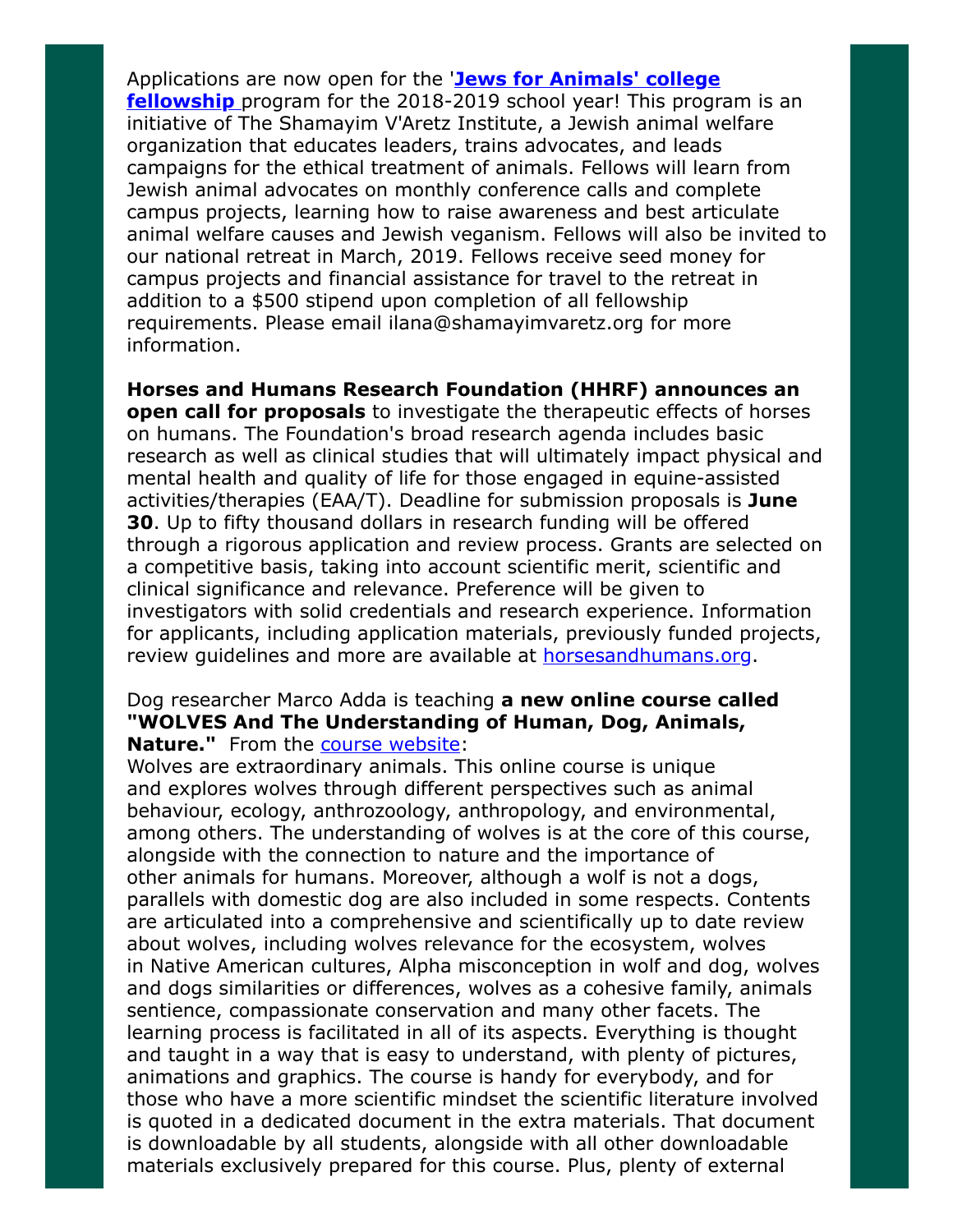links (video, documentaries, reports and other documents) that will further support your progress.

Anche quest'anno si terrà la **Summer School "Cibo: la vita condivisa"** presso la Facoltà di Medicina Veterinaria dell'Università degli Studi di Milano, nella settimana dal 1o al 15 settembre 2018.

In allegato la locandina e la brochure dell'evento. Giunta alla sua IV edizione, la scuola sarà dedicata al tema "Food vs. Feed. Nutrire uomini e animali". I lavori si concentreranno sui profili giuridici, scientifici, socioculturali e bioetici relativi alla produzione e al consumo di alimenti per esseri umani e animali.

La Summer School si propone di mettere a confronto le diverse categorie in cui è possibile suddividere la produzione alimentare mondiale, fornendo conoscenza, spunti di valutazione etica e occasioni di discussione. L'obiettivo è far emergere l'impatto reale e culturale proprio di ciascuna di queste categorie e, assieme, gli scenari futuri delineabili. Interverranno esperti provenienti da diversi settori disciplinari e differenti realtà accademiche, professionali e istituzionali.

Il nuovo programma comprende lezioni frontali, laboratori interattivi, workshop e una visita guidata al Centro zootecnico universitario della nuova sede di Lodi della Facoltà di Medicina Veterinaria. Per info e registrazioni scrivere a Paola Fossati e Alma Massaro al seguente indirizzo: lavitacondivisa@unimi.it. Candidature entro il **30 agosto 2018**.

#### (Google Translate version):

Also this year there will be the Summer School "Food: shared life" (http://sites.unimi.it/lavitacondivisa/) at the Faculty of Veterinary Medicine of the University of Milan, in the week from 1 to 15 September 2018. Attached the poster and the brochure of the event. Now in its fourth edition, the school will be dedicated to the theme "Food Vs. Feed. Feeding men and animals ". The work will focus on the legal, scientific, socio-cultural and bioethical profiles related to the production and consumption of food for humans and animals. The Summer School aims to compare the different categories in which it is possible to divide the world's food production, providing knowledge, ideas for ethical evaluation and opportunities for discussion. The aim is to bring out the real and cultural impact of each of these categories and, together, the future scenarios that can be outlined. Experts from different disciplines and different academic, professional and institutional realities will intervene. The new program includes lectures, interactive workshops, workshops and a guided tour of the University zootechnical center of the new Lodi headquarters of the Faculty of Veterinary Medicine. For info and recordings write to Paola Fossati and Alma Massaro at the following [address: lavitacondivisa@unimi.it Applications by](http://sites.unimi.it/lavitacondivisa/) **August 30**. Find out more here. http://sites.unimi.it/lavitacondivisa/

## **New Books**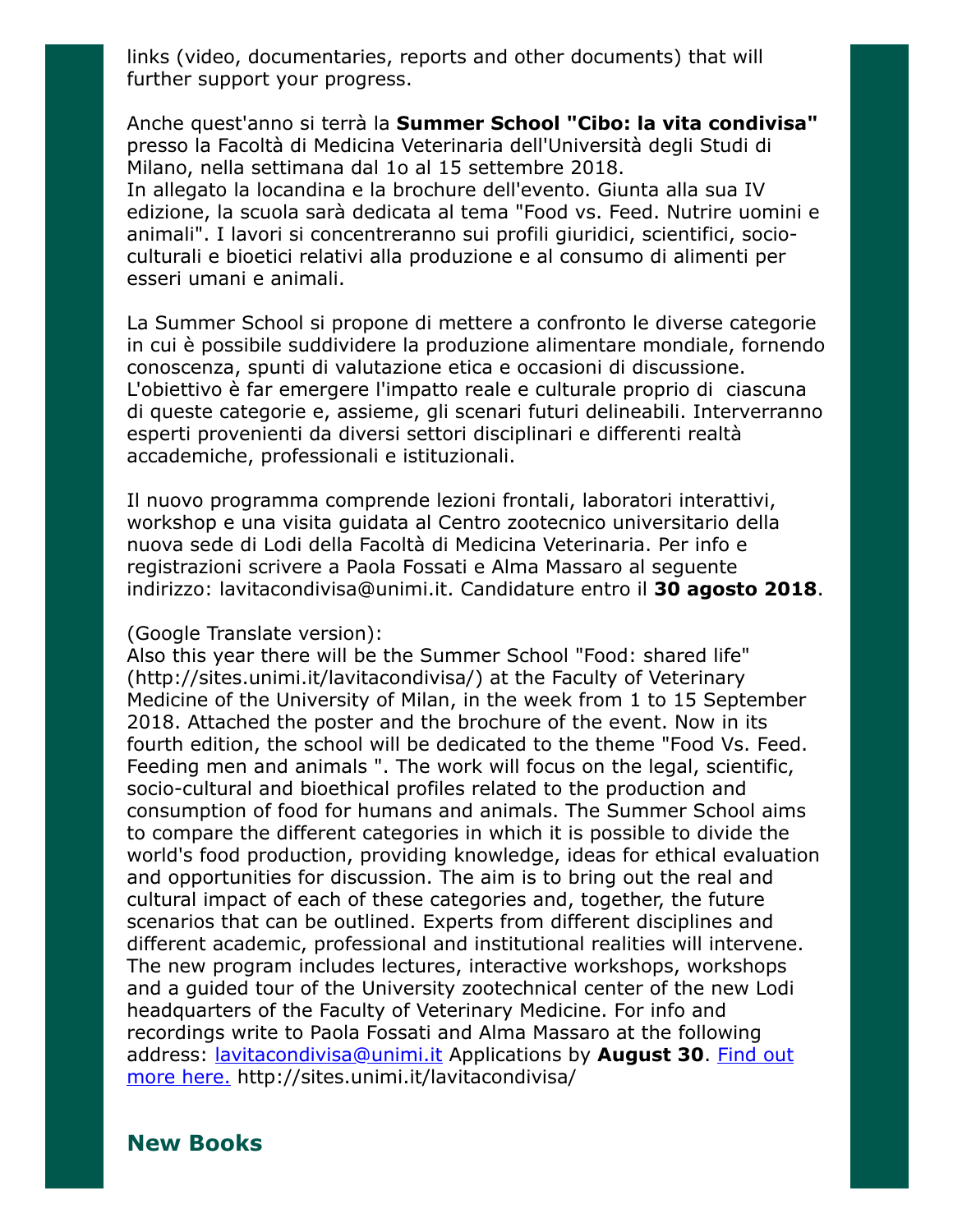Following are some of the books coming out that we are excited about!

**Losey, R. J., Wishart, R. P., & Loovers, J. P. L. (Eds.). (2018).** *Dogs in the North: Stories of Cooperation and Co-Domestication.* **Routledge.** Dogs in the North offers an interdisciplinary in-depth consideration of the multiple roles that dogs have played in the North. Spanning the deep history of humans and dogs in the North, the volume examines a variety of contexts in North America and Eurasia. The case studies build on archaeological, ethnohistorical, ethnographic, and anthropological research to illuminate the diversity and similarities in canine-human relationships across this vast region. The book sheds additional light on how dogs figure in the story of domestication, and how they have participated in partnerships with people across time. With contributions from a wide selection of authors, Dogs in the North is aimed at students and scholars of anthropology, archaeology, and history, as well as all those with interests in human-animal studies and northern societies.

**Pilaar Birch, S.E. ed. (2018).** *Multispecies Archaeology***. Routledge.** Multispecies Archaeology explores the issue of ecological and cultural novelty in the archaeological record from a multispecies perspective. Human exceptionalism and our place in nature have long been topics of academic consideration and archaeology has been synonymous with an exclusively human past, to the detriment of gaining a more nuanced understanding of one that is shared. Encompassing more than just our relationships with animals, the book considers what we can learn about the human past without humans as the focus of the question. The volume digs deep into our understanding of interaction with plants, fungi, microbes, and even the fundamental building blocks of life, DNA. Multispecies Archaeology examines what it means to be human - and non-human - from a variety of perspectives, providing a new lens through which to view the past. Challenging not only the subject or object of archaeology but also broader disciplinary identities, the volume is a landmark in this new and evolving area of scholarly interest.

**Meyer, E. D. (2018).** *Inner Animalities: Theology and the End of the Human.* **Fordham University Press.** Most theology proceeds under the assumption that divine grace works on human beings at the points of our (supposed) uniqueness among earth's creatures - our freedom, our self-awareness, our language, or our rationality. Inner Animalities turns this assumption on its head. Arguing that much theological anthropology contains a deeply anti-ecological impulse, this book draws creatively on historical and scriptural texts to imagine an account of human life centered in our creaturely commonality. The tendency to deny our own human animality leaves our self-understanding riven with contradictions, disavowals, and repressions. How are human relationships transformed when God draws us into communion through our instincts, our desires, and our bodily needs? This study argues that humanity's exceptional status is not the result of divine endorsement, but a delusion of human sin. Where the work of God knits human beings back into creaturely connections, ecological degradation is no longer just (just!) a matter of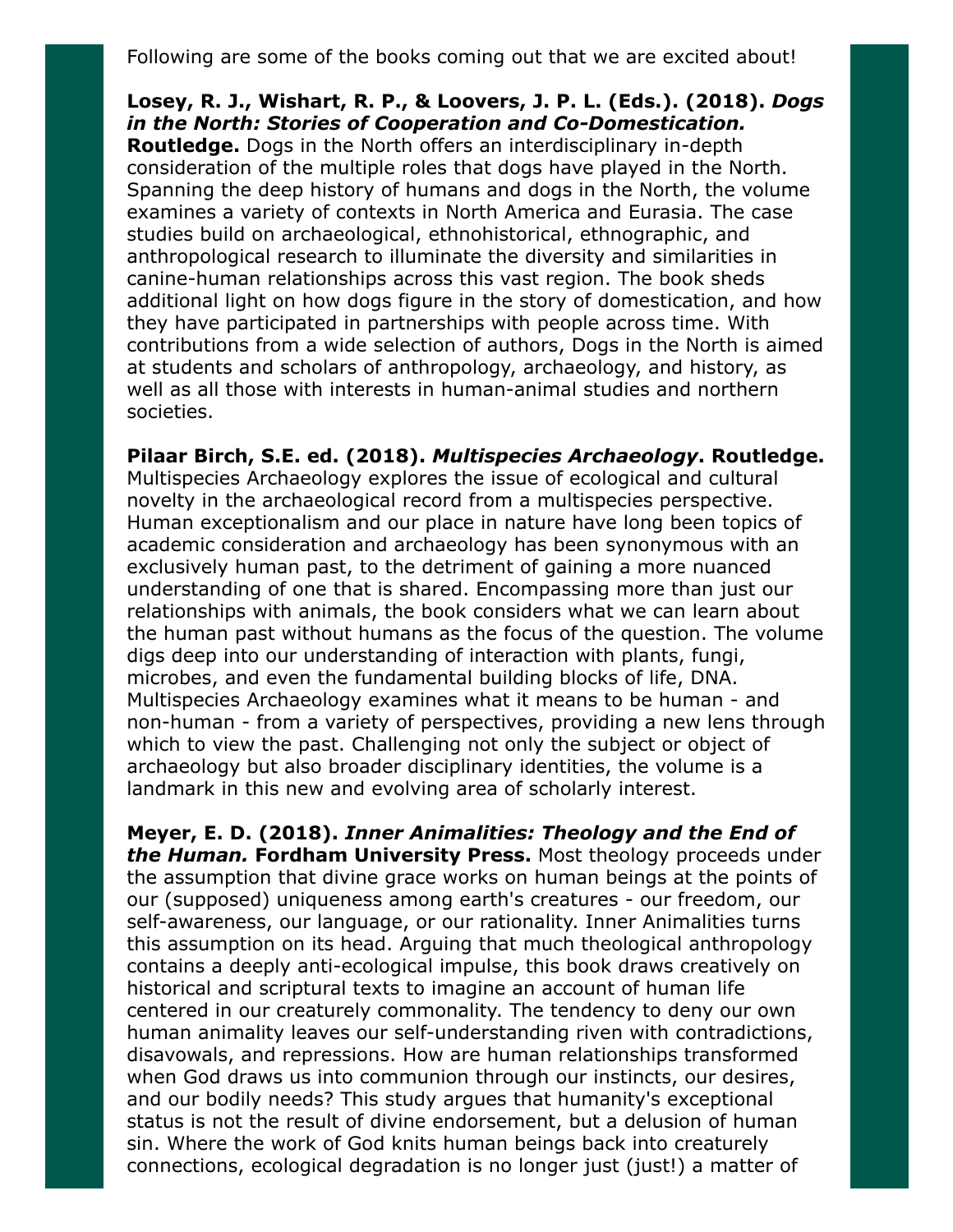bodily life and death, but a matter of ultimate significance. Inner Animalities enters the growing fields of Critical Animal Studies and Human-Animal Studies from a theological perspective, putting Gregory of Nyssa and Karl Rahner in conversation with Jacques Derrida, Giorgio Agamben, Kelly Oliver, and Cary Wolfe. What results is not only a counterintuitive account of human life in relation with nonhuman neighbors, but also a new angle into ecological theology.

## **Quinn, E., & Westwood, B. (Eds.). (2018).** *Thinking Veganism in Literature and Culture: Towards a Vegan Theory***. Palgrave.**

This collection explores what the social and philosophical aspects of veganism offer to critical theory. Bringing together leading and emerging scholars working in animal studies and critical animal studies, Thinking Veganism in Literature and Culture shows how the experience of being vegan, and the conditions of thought fostered by veganism, pose new questions for work across multiple disciplines. Offering accounts of veganism which move beyond contemporary conceptualizations of it as a faddish dietary preference or set of proscriptions, it explores the messiness and necessary contradictions involved in thinking about or practicing a vegan way of life. By thinking through as well as about veganism, the project establishes the value of a vegan mode of reading, writing, looking, and thinking.

#### **Favre, D.S. (2018).** *Respecting Animals: A Balanced Approach to Our Relationship with Pets, Food, and Wildlife***. Prometheus.**

In this fresh approach to the animal rights debate, a legal scholar and expert on the humane treatment of animals argues for a middle ground between the extreme positions that often receive the most public attention. Professor Favre advocates an ethic of respectful use of animals, which finds it acceptable for humans to use animals within limited boundaries. He looks at various communities where humans and animals interact: homes, entertainment, commercial farms, local wildlife, and global wildlife. Balancing the interests of the animal against the interests of the human actor is considered in detail. The author examines the following questions, among others: Is it ethically acceptable to shoot your neighbor's dog for barking hours on end? Is it ethical for a zoo to keep a chimpanzee in an exhibit? Is it ethical to eat the meat of an animal? Finally, he discusses how good ethical outcomes can best be transported into the legal system. The author suggests the creation of a new legal category, living property, which would enhance the status of animals in the legal system. This thoughtful, well-argued, and elegantly written book provides readers with a comprehensive and practical context in which to consider their personal and social relationships with animals.

## **Cushing, N. and J. Frawley. (2018).** *Animals Count: How Population Size Matters in Human-Animal Relations***. Routledge.**

Whether their populations are perceived as too large, just right, too small or non-existent, animal numbers matter to the humans with whom they share environments. Animals in the right numbers are accepted and even welcomed, but when they are seen to deviate from the human-declared set point, they become either enemies upon whom to declare war or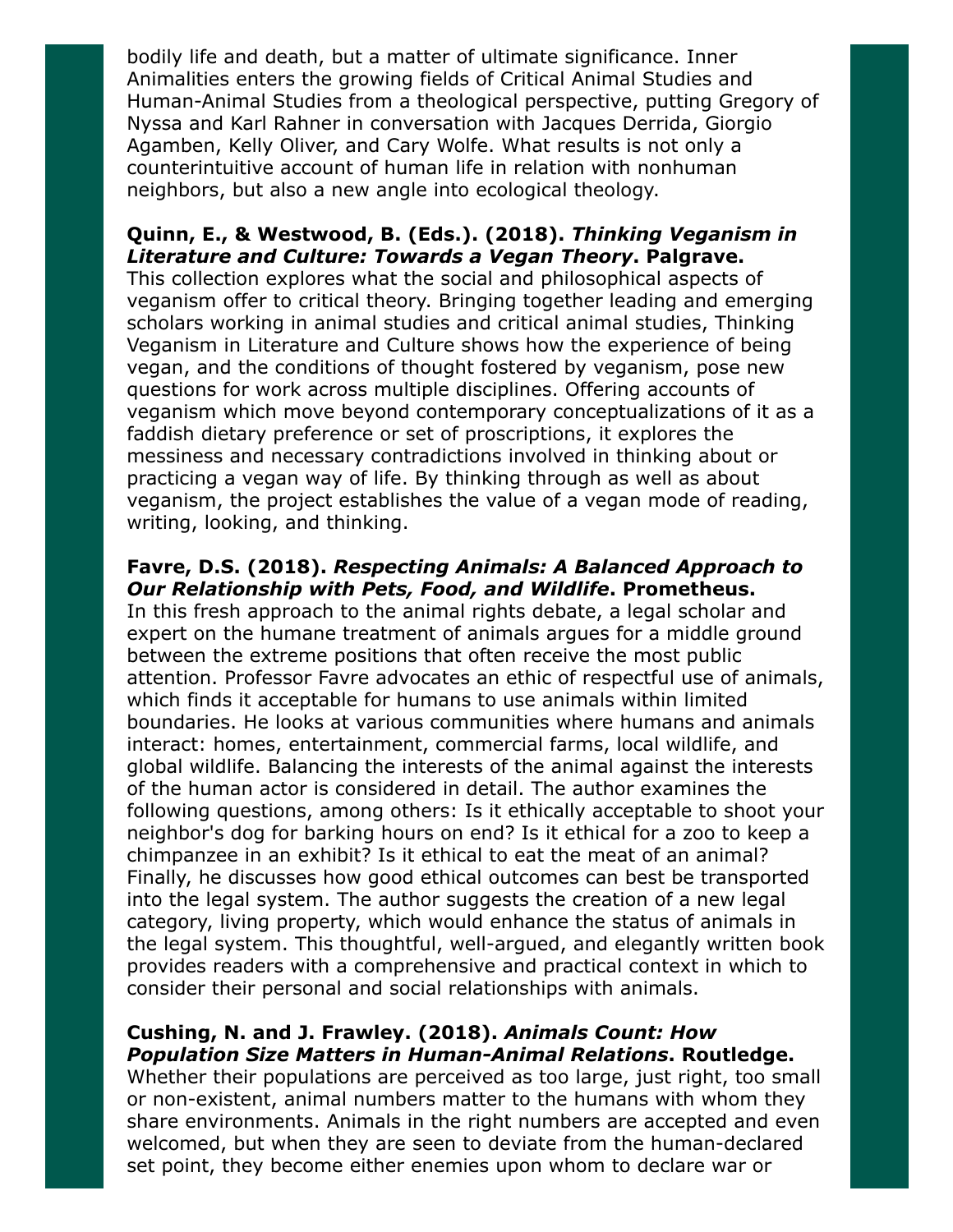victims to be protected. In this edited volume, leading and emerging scholars investigate for the first time the ways in which the size of an animal population impacts how they are viewed by humans and, conversely, how human perceptions of populations impact animals. This collection explores the fortunes of amphibians, mammals, insects and fish whose numbers have created concern in settler Australia and examines shifts in these populations between excess, abundance, equilibrium, scarcity and extinction. The book points to the importance of caution in future campaigns to manipulate animal populations, and demonstrates how approaches from the humanities can be deployed to bring fresh perspectives to understandings of how to live alongside other animals.

**Edwards, P. (2018).** *Horses and the Aristocratic Lifestyle in Early Modern England***. Boydell Press.** This book, by a leading authority on early modern social and cultural history, examines in detail how an important English aristocrat managed his horses. At the same time, it discusses how horses and the uses to which they were put were a very significant social statement and a forceful assertion of status and the right to political power. Based on detailed original research in the archives of Chatsworth House, the book explores the breeding and rearing, the buying and selling, and the care and maintenance of horses, showing how these activities fitted in to the overall management of the earl's large estates. It outlines the uses of horses as the earl and his retinue travelled to and from family, the county assizes and quarter sessions, social visits and London for "the season" and to attend Court and Parliament. It also considers the use of horses in sport: hawking, hunting, racing and the other ways in which visitors were entertained. Overall, the book provides a great deal of detail on the management of horses in the period and also on the yearly cycle of activities of a typical aristocrat engaged in service, pleasure and power. PETER EDWARDS is an Emeritus Professor of Early Modern British Social History at the University of Roehampton. He has published numerous books including The Horse Trade of Tudor and Stuart England and Horse and Man in Early Modern England.

**Flack, A. (2018).** *The Wild Within: Histories of a Landmark British Zoo.* **University of Virginia Press.** Established in 1836, the Bristol Zoo is the world's oldest surviving zoo outside of a capital city and has frequently been at the vanguard of zoo innovation. In The Wild Within, Andrew Flack uses the experiences of the Bristol Zoo to explore the complex and ever-changing relationship between human and beast, which in many cases has altered radically over time. Flack recounts a history in which categories and identities combined, converged, and came into conflict, as the animals at Bristol proved to be extremely adaptive. He also reveals aspects of the human-animal bond, however, that have remained remarkably consistent not only throughout the zoo's existence but for centuries, including the ways in which even the captive animals with the most distinct qualities and characteristics are misunderstood when viewed through an anthropocentric lens. Flack strips back the layers of the human-animal relationship from those rooted in objectification and homogenization to those rooted in the recognition of consciousness and individual experience. The multifaceted beasts and protean people in The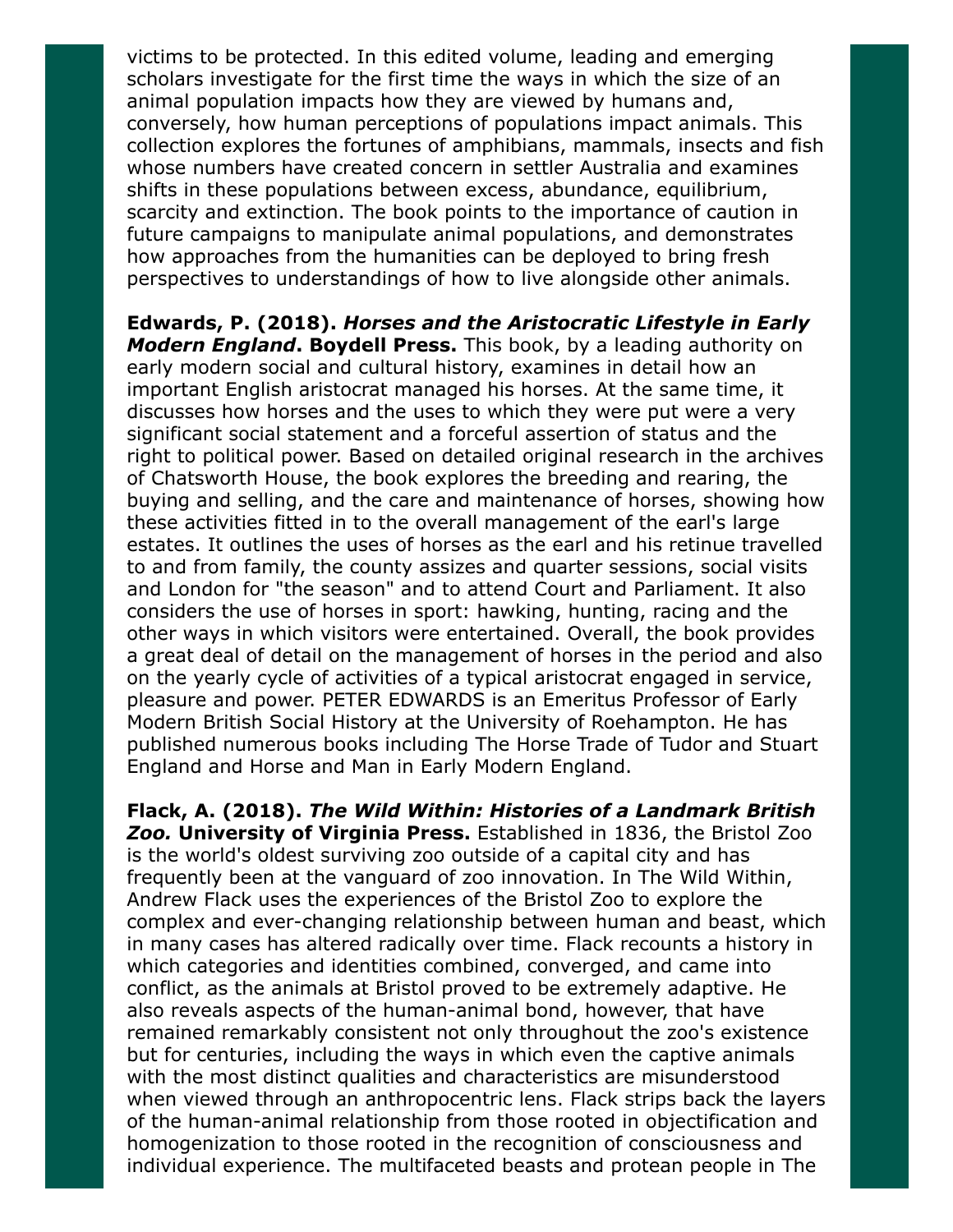Wild Within challenge a host of assumptions--both within and outside the zoo--about what it means to be human or animal in the modern world.

*(All summaries taken from publishers' websites.)*

## **New Research**

Following are some of the latest research articles in the field of humananimal studies:

- Alexander, S. D. (2018). People, Primates, and Peace: A Case Study in Barbary Macaque Ethnoprimatology and Interdisciplinary Conservation in the Rif Mountains Of Morocco (Doctoral dissertation, The University of Alabama).
- Armitage-Chan, E., & May, S. A. (2018). Developing a Professional Studies Curriculum to Support Veterinary Professional Identity Formation. Journal of veterinary medical education, 1-13.
- Backman, C. (2018). SNAKES, LIZARDS, TORTOISES? (Doctoral dissertation, Colorado State University).
- Baker, T., Kutz, S., Toews, L., Edwards, N., & Rock, M. (2018). Are We Adequately Evaluating Subsidized Veterinary Services? A Scoping Review. Preventive Veterinary Medicine.
- Baltzinger, M., Mårell, A., Deconchat, M., & Barrier, R. (2018). Open game fences and their socio-spatial effects: Placing red deer, placing humans, managing territories. TRACE∴ Finnish Journal for Human-Animal Studies, 4, 28-61.
- Brichieri-Colombi, T. A., Lloyd, N. A., Mcpherson, J. M., & Moehrenschlager, A. (2018). The relative role of captive breeding and of zoo-bred animals in North American conservation translocations. Conservation Biology.
- Cable, A., & Pulcini, B. (2018). Therapy Dog Handler Perspectives on Animal-assisted Therapy with Children (Doctoral dissertation, Utica College).
- Cherkaev, X., & Tipikina, E. (2018). Interspecies Affection and Military Aims: Was There a Totalitarian Dog?. Environmental Humanities, 10(1), 20-39.
- Christian, H., Westgarth, C., & Della Vedova, D. (2018). Understanding the Relationship Between Dog Ownership and Children's Physical Activity and Sedentary Behavior. In Physical Activity and Health Promotion in the Early Years (pp. 113-130). Springer, Cham.
- Clegg, H., Collings, R. M., & Roxburgh, E. C. (2018). Therianthropy: wellbeing, schizotypy, and autism in individuals who self-identify as non-human. Society & Animals.
- Corrieri, L., Adda, M., Miklósi, Á., & Kubinyi, E. (2018). Companion and free-ranging Bali dogs: Environmental links with personality traits in an endemic dog population of South East Asia. PLOS ONE, 13(6), e0197354.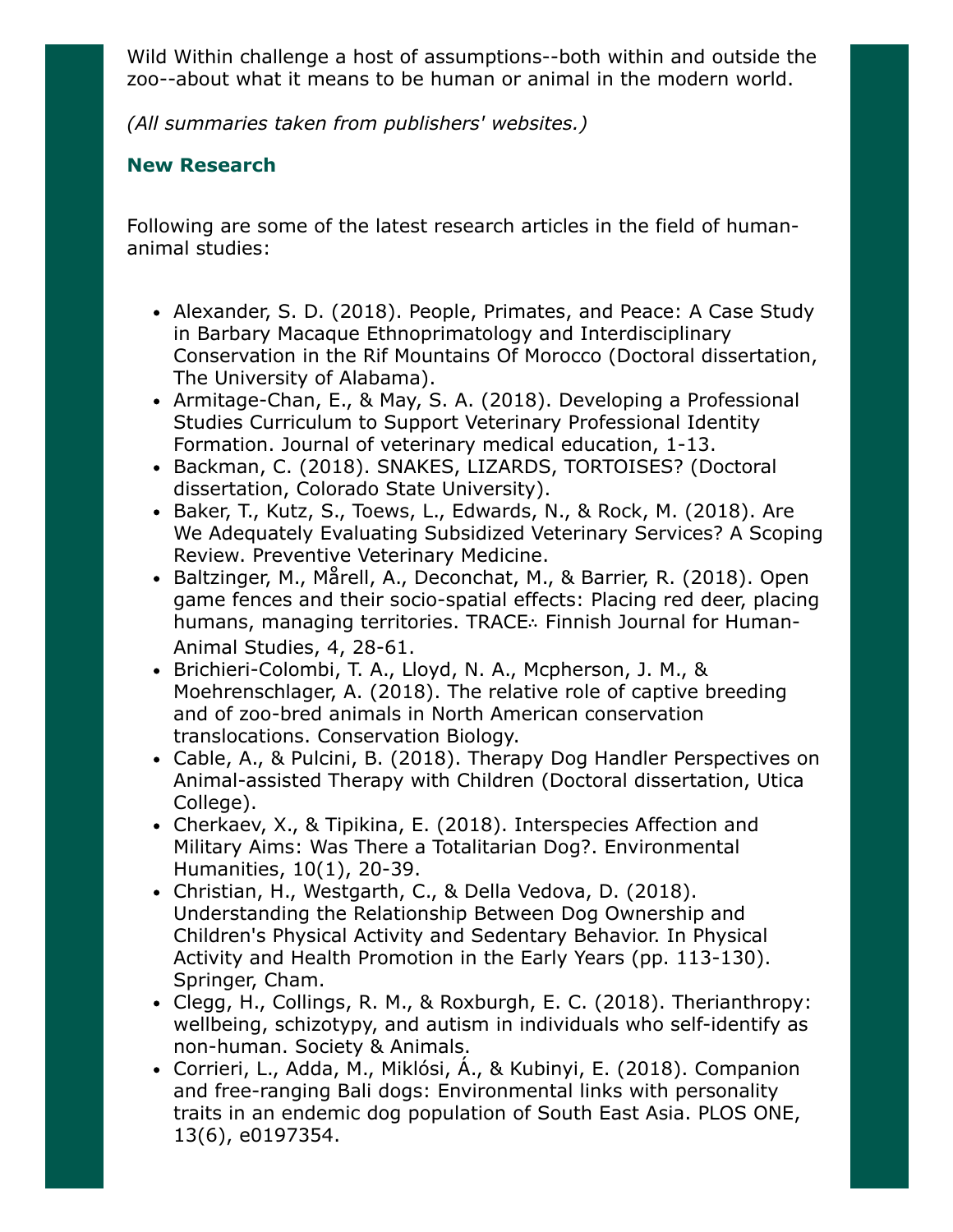- Cracknell, D. L., Pahl, S., White, M. P., & Depledge, M. H. (2018). 14 The Potential Role of Public Aquaria in Human Health and Wellbeing. Tourism, Health, Wellbeing and Protected Areas, 178.
- Davies, E., & James, S. (2018). The psychological responses of amateur riders to their horses' injuries. Comparative Exercise Physiology, 14(2), 135-142.
- Denzer-Weiler, C., & Hreha, K. (2018). The use of animal-assisted therapy in combination with physical therapy in an inpatient rehabilitation facility: A case report. Complementary Therapies in Clinical Practice, 32, 139-144.
- do Amaral, J. B., & Trevisan, G. (2018). Human-animal relationship during surgical clinical procedure and postoperative calf Holstein Black and White stricken by anal atresia: case report. PUBVET, 12(3).
- Doney, E. D., Bath, A. J., & Vaske, J. J. (2018). Understanding conflict and consensus regarding wood bison management in Alaska, USA. Wildlife Research, 45(3), 229-236.
- Echeverri, A., Karp, D. S., Naidoo, R., Zhao, J., & Chan, K. M. (2018). Approaching human-animal relationships from multiple angles: A synthetic perspective. Biological Conservation, 224, 50-62.
- Eddiwan, K., & Thamrin, H. (2018). The Event of Forest Fire in Indonesia in the Perfective Environmental Ethics Anthropocentrism. Urban Studies and Public Administration, 1(1), 122.
- Ein, N., Li, L., & Vickers, K. (2018). The effect of pet therapy on the physiological and subjective stress response: A meta-analysis. Stress and Health.
- Farbotko, M. (2018). " It Was All Started by a Mouse"-Examining Animal Representations in Modern Disney Films (Doctoral dissertation, Dartmouth College).
- Fediw, A. (2018). Attitudes toward Vegans and Vegetarians: The Role of Anticipated Moral Reproach and Dissonance.
- Finkel, R., & Danby, P. (2018). Legitimizing leisure experiences as emotional work: A post-humanist approach to gendered equine encounters. Gender, Work & Organization.
- Fossati, P., & Massaro, A. (2018). Filling the gap: teaching humananimal studies in European vet departments. In Professionals in food chains (pp. 333-336). Wageningen Academic Publishers.
- Fusco, C. (2018). On being sick of humans in a post-human world: Toward a queer vegan methodology. In The Methodological Dilemma Revisited (pp. 129-152). Routledge.
- Gatarek, B. D. (2018). Animals Are Us: Applying the Common Ingroup Identity Model to Humane Education. Doctoral Dissertation, University of Windsor.
- Graham, T. M., & Rock, M. J. (2018). The Spillover Effect of a Flood on Pets and Their People: Implications for Rental Housing. Journal of Applied Animal Welfare Science, 1-11.
- Gunter, L. (2018). Understanding the Impacts of Breed Identity, Post-Adoption and Fostering Interventions, & Behavioral Welfare of Shelter Dogs (Doctoral dissertation, Arizona State University).
- Gunther, I., Raz, T., & Klement, E. (2018). Association of neutering with health and welfare of urban free-roaming cat population in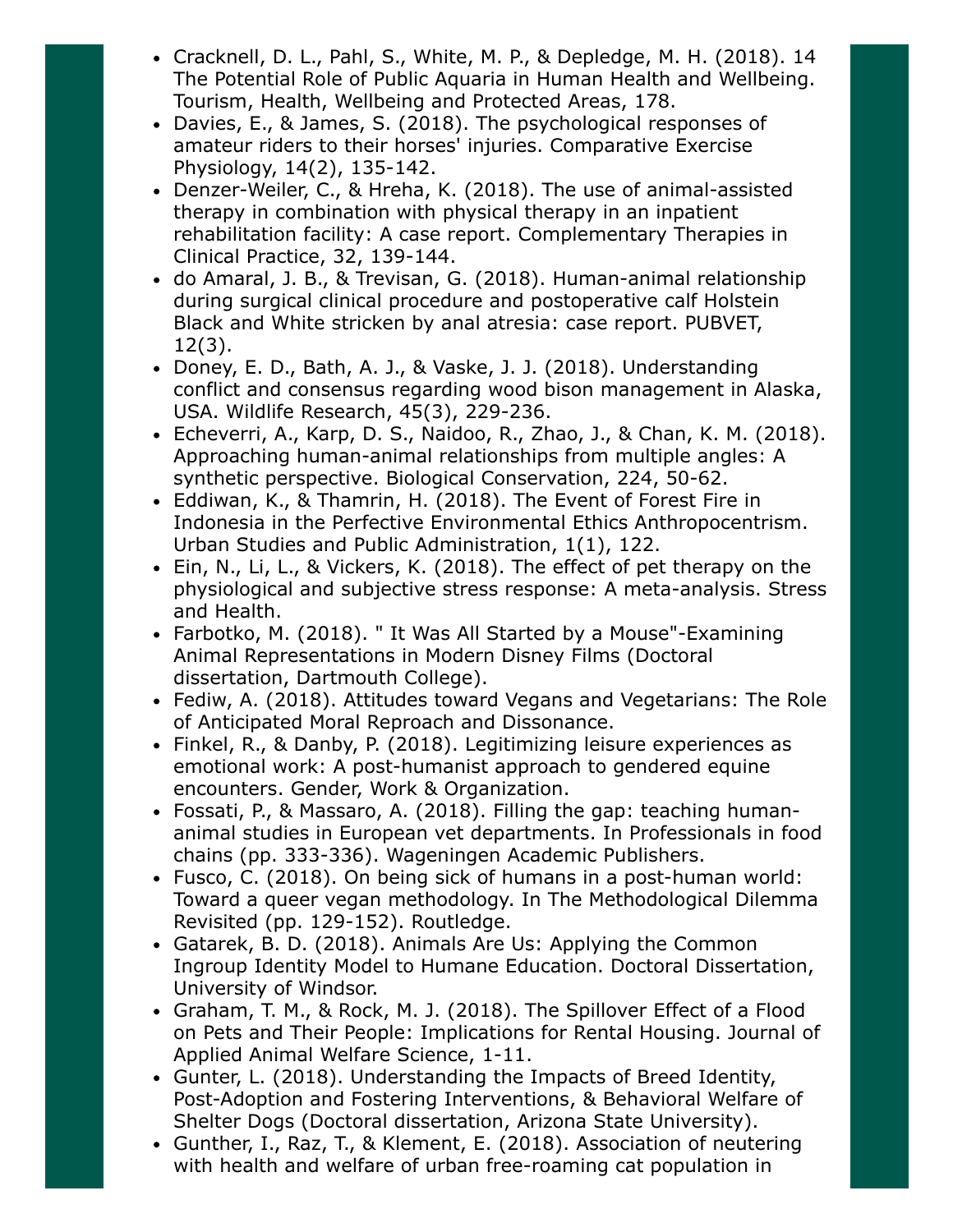Israel, during 2012-2014. Preventive Veterinary Medicine.

- Hall, D. (2018). Nursing Campus Therapy Dog: A Pilot Study. Teaching and Learning in Nursing, 13(4), 202-206.
- Hill, E. (2018). The archaeology of human-dog relations in Northwest Alaska. In Dogs in the North (pp. 99-116). Routledge.
- Hill, J. B., & Banks, J. (2018). Bitches, Fishes, and Monsters: Prison Slang and Nonhuman Animal Terminology. Society & Animals, 10.1163/15685306-12341516.
- House, L. A., Neal, C., & Backels, K. (2018). A Doggone Way to Reduce Stress: An Animal Assisted Intervention with College Students. College Student Journal, 52(2), 199-204.
- Howell, P., & Kean, H. (2018). The dogs that didn't bark in the Blitz: transpecies and transpersonal emotional geographies on the British home front. Journal of Historical Geography, 61, 44-52.
- Howell, T. J., Mongillo, P., Giacomini, G., & Marinelli, L. (2018). A survey of undesirable behaviors expressed by ex-racing greyhounds adopted in Italy. Journal of Veterinary Behavior.
- Kim, J. (2018). Social Finance Funding Model for Animal Shelter Programs: Public-Private Partnerships Using Social Impact Bonds. Society & Animals, DOI: https://doi.org/10.1163/15685306- 12341521
- Kisiel, L. M., Jones-Bitton, A., Sargeant, J. M., Coe, J. B., Flockhart, D. T., Vargas, E. J. C., & Greer, A. L. (2018). Modeling the effect of surgical sterilization on owned dog population size in Villa de Tezontepec, Hidalgo, Mexico, using an individual-based computer simulation model. PloS one, 13(6), e0198209.
- Kopnina, H., Washington, H., Taylor, B., & Piccolo, J. J. Anthropocentrism: More than Just a Misunderstood Problem. Journal of Agricultural and Environmental Ethics, 1-19.
- Krause-Parello, C. A. (2018). Human-Animal Connections and Nursing Science: What Is the Relationship?. Nursing science quarterly, 31(3), 239-242.
- Leary, A. (2018). Fetch! An Interactive Exhibition Exploring the Unique Relationship Between Humans and Dogs (Doctoral dissertation, The George Washington University).
- Mancini, C., & Lehtonen, J. (2018, June). The Emerging Nature of Participation in Multispecies Interaction Design. In Proceedings of the 2018 on Designing Interactive Systems Conference 2018 (pp. 907- 918). ACM.
- Monsalve, S., Hammerschmidt, J., Izar, M. L., Marconcin, S., Rizzato, F., Polo, G., & Garcia, R. (2018). Associated factors of companion animal neglect in the family environment in Pinhais, Brazil. Preventive Veterinary Medicine.
- Morris, G. (2018). Identity Conflicts and Emotional Labour in the Veterinary Profession (Doctoral dissertation, University of Westminster).
- Nannicelli, T. (2018). Animals, Ethics, and the Art World. October, 113-132.
- Nordstrom, S. N., Nordstrom, A., & Nordstrom, C. (2018). Guilty of Loving You: A Multispecies Narrative. Qualitative Inquiry, 1077800418784321.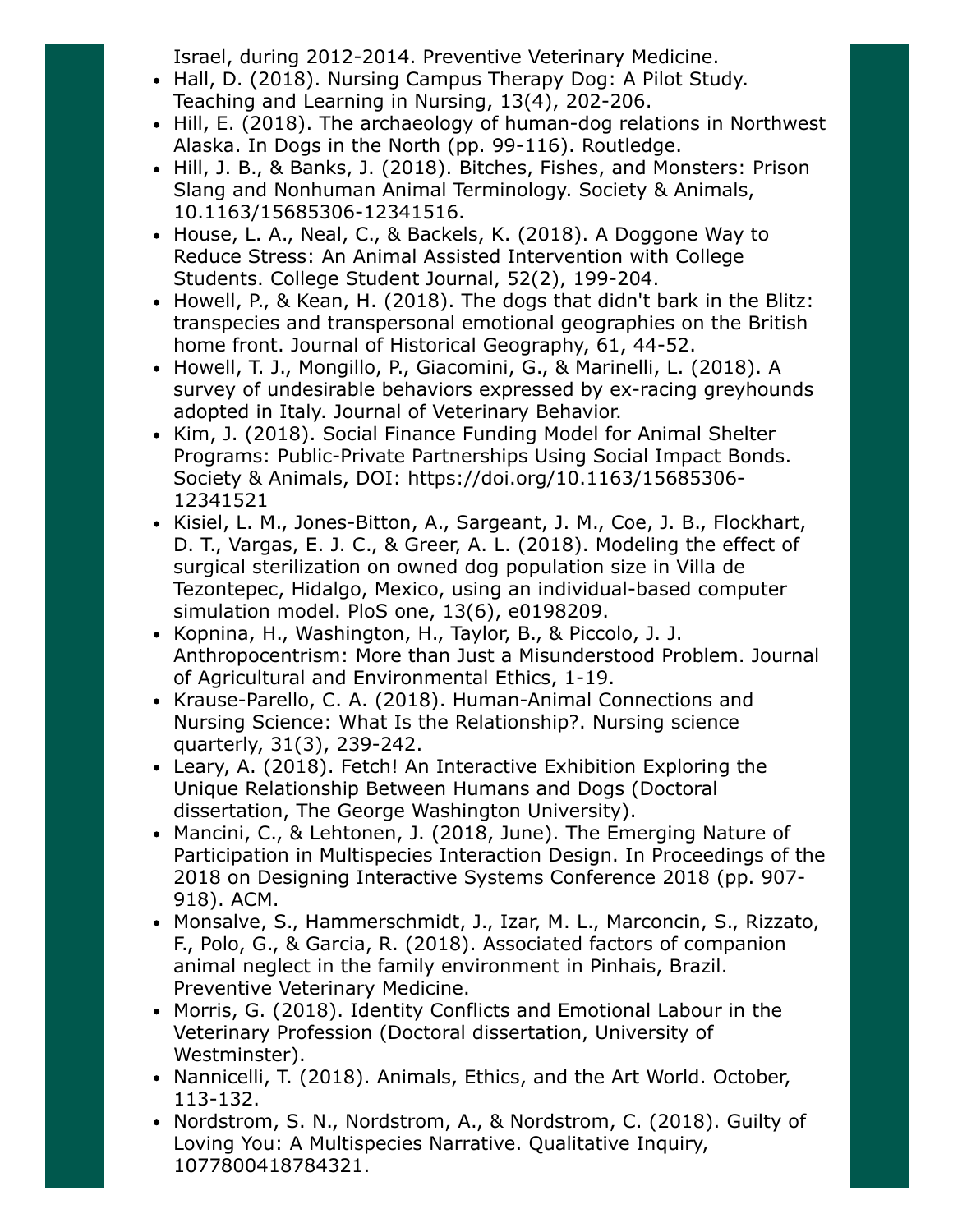- Normandin, S. (2018). Iterability, Anthropocentrism, and the Franklin's Tale. In Chaucerian Ecopoetics (pp. 123-149). Palgrave Macmillan, Cham.
- Norvasto, M. (2018). Animal Tracks on Textual Surfaces (Ann-Sofie Lönngren: Following the Animal). TRACE∴ Finnish Journal for Human-Animal Studies, 4, 88-91.
- Paterson, A. D. (2018). Anishinaabeg Kinship Diplomacy and Animal Nations: A Critical Review of Political Leadership (Doctoral dissertation, University of Winnipeg).
- Penzel, I. B., Bair, J., Liu, T., & Robinson, M. D. (2018). The Revised Animal Preference Test: An Implicit Probe of Tendencies Toward Psychopathy. Journal of interpersonal violence, 0886260518777553.
- Pietrzykowski, T. (2018). On Juridical Humanism: The Anthropocentrism of the Legal Approach to Personhood and Its Philosophical Assumptions. In Personhood Beyond Humanism (pp. 25-43). Springer, Cham.
- Pika, S., Wilkinson, R., Kendrick, K. H., & Vernes, S. C. (2018). Taking turns: bridging the gap between human and animal communication. Proc. R. Soc. B, 285(1880), 20180598.
- Remmele, M., & Lindemann-Matthies, P. (2018). Like Father, Like Son? On the Relationship between Parents' and Children's Familiarity with Species and Sources of Knowledge about Plants and Animals. EURASIA Journal of Mathematics, Science and Technology Education, 14, 10.
- Rice, B. M. (2018). Youth Perceptions of Equine Welfare Among Common Horse-Human Interactions (Doctoral dissertation, Purdue University).
- Schumann, M. (2018). Protecting the weak or weeding out the unfit? Disaster relief, animal protection and the changing evaluation of social Darwinism in Japan and China. In Protecting the Weak in East Asia (pp. 35-65). Routledge.
- Serpell, J. A. (2018). Jealousy? or just hostility toward other dogs? The risks of jumping to conclusions. Animal Sentience, 3(22), 13.
- Spur, N., Gomboc, K. Z., & Sorgo, A. (2018). Public acceptability of measures to prevent from predation on commercial fish by the endangered Eurasian otter (Lutra lutra) in Natura 2000. Journal for Nature Conservation.
- Stauch, K. (2018). The Impact of Web-Based Visitor Education on Human-Tibetan Macaque (Macaca thibetana) Interactions at Mt. Huangshan, China.
- Strid, M. (2018). Does Play Pre-separation Affect Separation Behaviors in Dogs?.
- Su, B., & Martens, P. (2018). Environmental impacts of food consumption by companion dogs and cats in Japan. Ecological Indicators, 93, 1043-1049.
- Taylor, N., & Fraser, H. Resisting sexism and speciesism in the social sciences: Using feminist, species-inclusive, visual methods to value the work of women and (other) animals. Gender, Work & Organization.
- Thomas, A. J. (2018). Examining the Effects of Animal Assisted Interventions on Therapeutic Alliance and Anxiety (Doctoral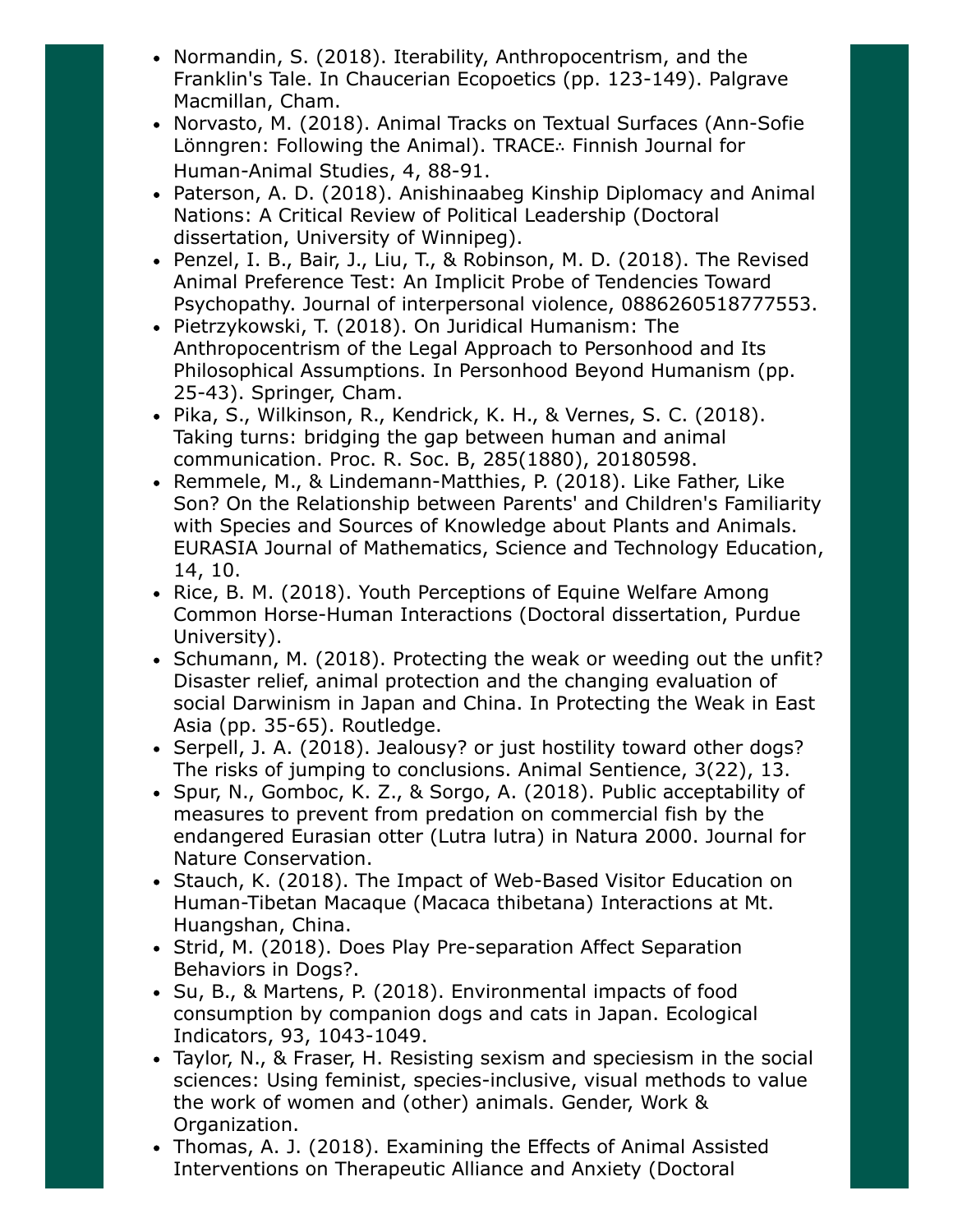dissertation, Western Carolina University).

- Toohey, A. M., & Rock, M. J. (2018). Disruptive Solidarity or Solidarity Disrupted? A Dialogical Narrative Analysis of Economically Vulnerable Older Adults' Efforts to Age in Place with Pets. Public Health Ethics.
- Turner, N. K. (2018). The Materiality of Medieval Parchment: A Response to" The Animal Turn". Revista Hispánica Moderna, 71(1), 39-67.
- Vander Kelen, A. L. (2018). Cat Got Your Tongue? A Discourse Analysis of Feral Cat Management in Chicago, Illinois (Doctoral dissertation, Northeastern Illinois University).
- Watson, E. (2018). Horse Use and Care in Therapeutic Horseback Riding Programs.
- Wauthier, L. M., & Williams, J. M. (2018). Using the Mini C-BARQ to Investigate the Effects of Puppy Farming on Dog Behaviour. Applied Animal Behaviour Science.
- Wortman, R. A., Vallone, T., Karnes, M., Walawander, C., Daly, D., & Fox-Garrity, B. (2018). Pinnipeds and PTSD: An Analysis of a Human-Animal Interaction Case Study Program for a Veteran. Occupational Therapy International, 2018.
- Wright, S. L. (2018). The relationship between pet attachment, perceived stress and life satisfaction: An online survey (Doctoral dissertation, Stellenbosch: Stellenbosch University).
- Zrakic, M., Grgic, I., Konjacic, M., Bobic, B. S., Gugic, J., & Hadelan, L. (2018). Agrotourism in the function of preserving autochthonous breeds in Croatia-an example of Busha (Busa). AgroLife Scientific Journal, 7(1), 167.

# **Journals**

The idea for a special issue called **Joyce and the Non-Human**, in the *James Joyce Quarterly*, began with a panel for the Toronto Joyce Symposium on "Our Funnaminal World," which later turned into the theme for this year's Zurich James Joyce Workshop ("Joycean Animals"). The topic came about as a result of our growing interest in animal studies and the nonhuman, specifically with reference to an increasingly technologically driven society. This theoretical context is one that intersects nicely with other theories - ecocriticism, Marxism, queer studies, gender studies, technology studies, postcolonialism, posthumanism, psychoanalysis, deconstruction - but it also transcends these frameworks, in that it is specifically relevant to 21st-century issues. The lens of the nonhuman provides new insights into well-trodden pastures such as Bloom's cat, Garryowen, and cattle, in addition to bestiality, animality, and the beastly. The editors anticipate the special issue consolidating and building on recent work in Joyce Studies, including Brazeau's and Gladwin's Eco-Joyce: The Environmental Imagination of James Joyce(2014), Lacivita'sThe Ecology of Finnegans Wake(2015), and the special issue of the JJQ on Joyce and Physiology (2009); in addition to recent developments in literary theory,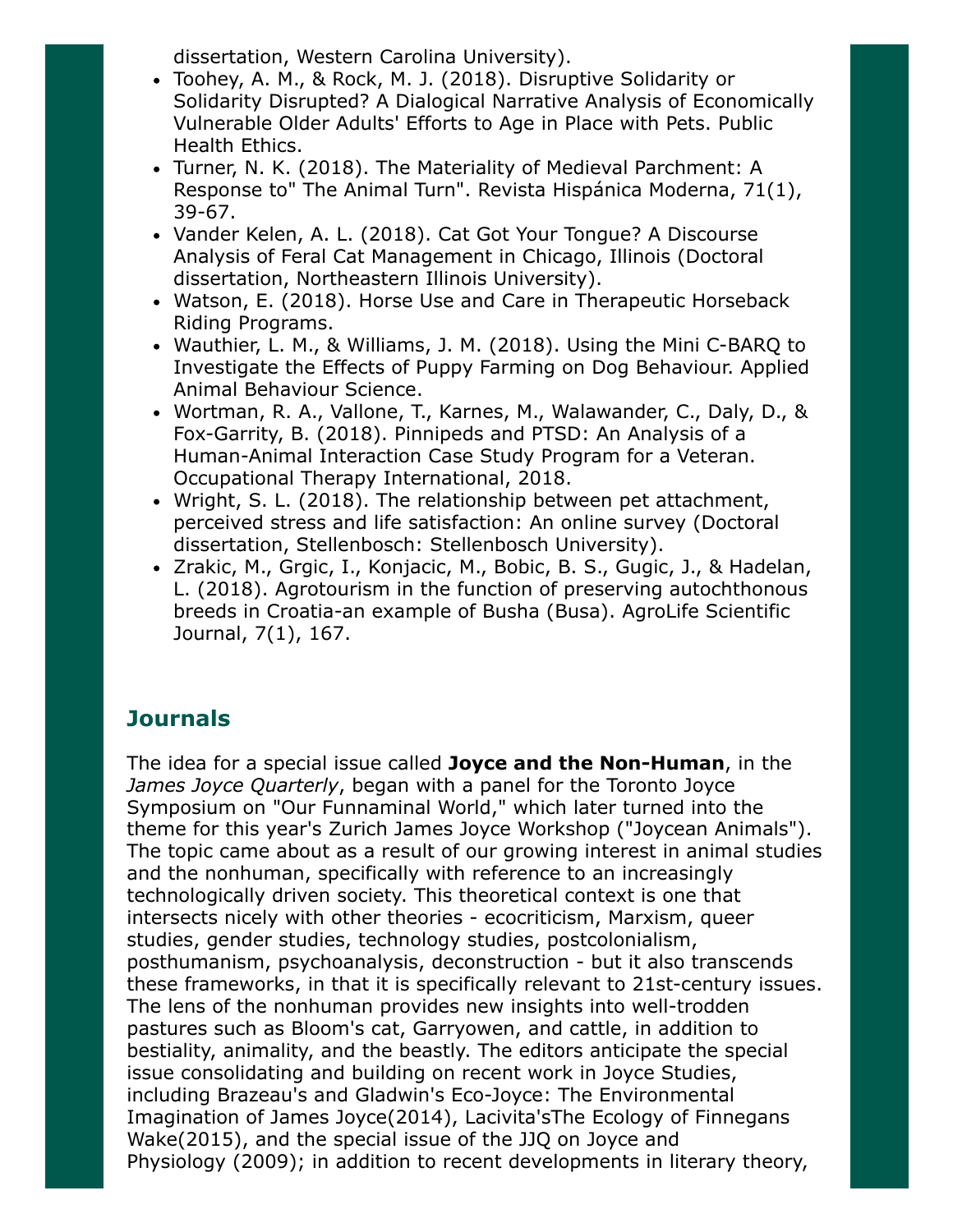such as, Grusin's The Nonhuman Turn(2015), and the works of Deleuze, Derrida, Haraway, Bennett, and Hayles (to name a few). We believe the 'nonhuman turn' is an especially appropriate methodology for the Joyce community (linking as it does animal studies, the posthuman and ecocriticism), allowing us to examine some neglected and unique aspects of Joyce's oeuvre. The nonhuman turn provides a framework in which his interests in the potential sentience of rivers, machinery, and insects might speak to each other. In furtherance of the increased importance of animal studies and the nonhuman turn, this issue seeks to place Joyce's works alongside these developments in a conceptualization that prioritizes both aspects of this theoretical paradigm. We welcome papers related to all aspects of animals and animality - from fleas to behemoth; worms to gulls; beast to beastly - across the range of Joyce's works. We particularly encourage papers that position animal studies/the nonhuman alongside ecocriticism, Marxism, queer studies, gender studies, technology studies, postcolonialism, posthumanism, psychoanalysis, or deconstruction. Please send bios and abstracts of no more than 300 words to Katherine Ebury ([k.ebury@sheffield.ac.uk](mailto:k.ebury@sheffield.ac.uk)) and Michelle Witen [\(michelle.witen@unibas.ch\)](mailto:michelle.witen@unibas.ch) by **June 30**.

The field of human-animal interactions and the exploration of new ways in which animals can facilitate physical, social, and psychological well-being are growing rapidly. Much of the research, however, has been applied in nature - focusing on assessing a specific issue or testing the effectiveness of interventions. In contrast, far less research has evaluated the basic psychological processes that underlie human-animal interactions. This work is critical in helping inform existing interventions and creating the foundation for the development of novel treatments. Thus, the aim of this special issue on **Basic Social and Personality Psychology Research on Human-Animal Interactions**, in the *Human-Animal Interaction Bulletin*, is to promote and advance research regarding the psychological roots of human-animal interactions from social and personality perspectives. Papers for this special issue may include (but are not limited to) one or more of the following topics: fundamental relationship processes underlying the human-animal relationship; social cognition and perception related to animals; animal stereotyping and discrimination; understanding the role animals play within the self-concept; attitude formation and attitude change in animal preferences; and contagion of emotions between humans and animals. All submissions focusing on basic research and processes underlying human-animal relations from a social and personality psychology perspective (experimental, correlational) will be considered for this the special issue. Although all types of HAIB submissions will be consider for the special issue (see Author Information), preference will be given for empirical and descriptive investigations. Manuscripts should not exceed 8000 words and should conform to the sixth edition of the APA style manual. Manuscripts should be submitted using the regular HAIB online system, specifying that the submission is for the special issue on basic research on social and personality psychology in human-animal interactions. Papers should be submitted by **November 30** with reviews to be completed by June 2019. Please direct any inquiries (e.g., suitability, format, scope, etc.) about this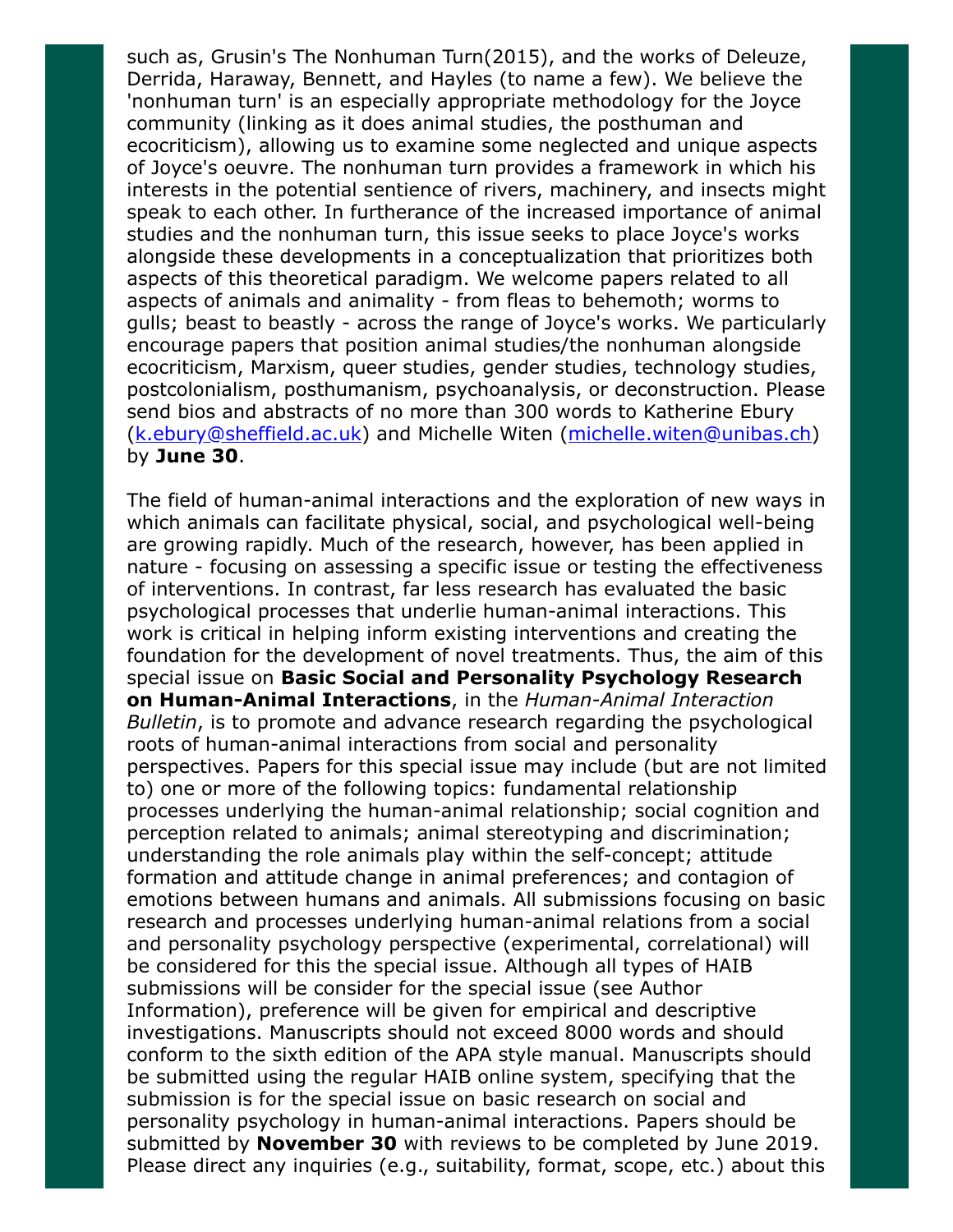Special Issue to the quest editors: Anthony Coy (cova@usf.edu) and Christopher Holden ([holdencj@appstate.edu](http://holdencj@appstate.edu/)).

## **Upcoming Meetings**

Are you going to a conference this year? If so, we would love your help with distributing ASI flyers to promote our human-animal studies programs! If you'd like to help, please email [margo@animalsandsociety.org](mailto:margo@animalsandsociety.org). Thank you!

**Animal History Group Summer Conference: Animal Histories**. June 28-29, King's College London.

**[Summer School in Animal Cognition.](https://sites.grenadine.uqam.ca/sites/isc/en/summer18)** June 26-July 6, Université du Québec à Montréal

**Animals and the Left: One-Day Workshop**. June 29, NYU Animal Studies.

**27th Annual ISAZ conference: Animals in Our Lives: [Multidisciplinary Approaches to the Study of Human-Animal](http://www.isaz2018.com/) Interactions.** July 2-5, Sydney, Australia.

**Centre for Media and Celebrity Studies (CMCS) 7th International [Conference: Bridging Gaps: Where is Ethical Glamour in Celebrity](http://cmc-centre.com/conferences/lisbon2018/) Culture?** July 1-3, Lisbon, Portugal.

**27th International ISAZ conference: Animals in Our Lives: [Multidisciplinary Approaches to the Study of Human-Animal](http://www.isaz2018.com/) Interactions.** July 2-5, Sydney, Australia.

**[\(Un\)Common Worlds Human-Animal Studies Conference](https://uncommonworlds.com/)**. August 7- 9, Turku, Finland

**[Excavating multispecies landscapes: temporalities, materialities](http://conference.rgs.org/AC2018/7de1fab9-88a1-4fa6-97ce-06e633b9527f) and the more-than-human Anthropocene**. August 28-31, Cardiff University.

**Bees and Honey in Religions and in our Contemporary World**. September 6, Melanchthon Academy in Cologne.

**[CAWSEL \(Courses on Animal Welfare Science, Ethics and the](http://cawsel.com/) Law).** St. Catharine's College, September 9-21, University of Cambridge

**[Being Well Together: human-animal collaboration, companionship](http://events.manchester.ac.uk/event/event:cn-ja0uyklb-g6h7ej/being-well-together) and the promotion of health and wellbeing**. September 19-21, Centre for the History of Science, Technology and Medicine (CHSTM), University of Manchester (UK).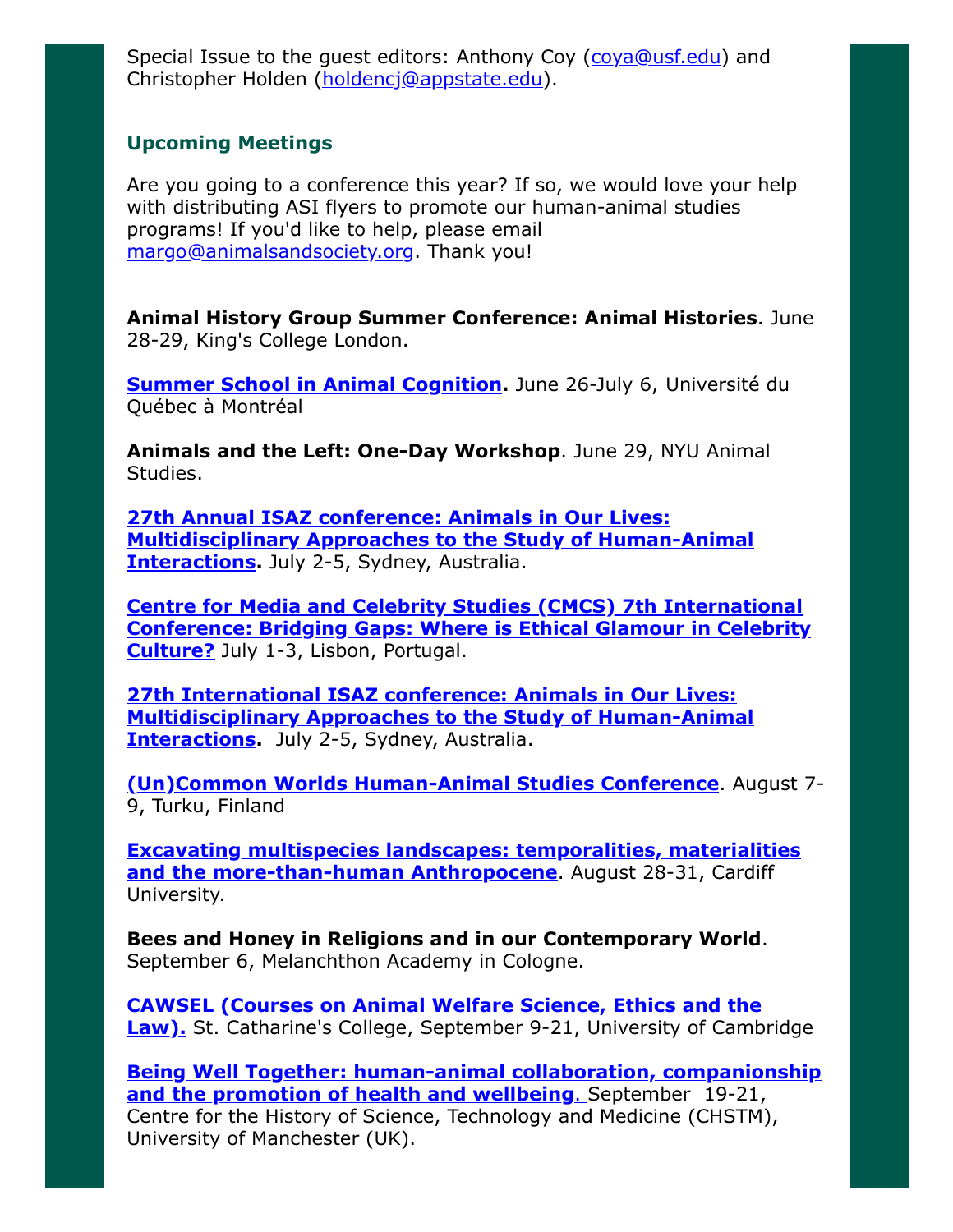**[Horses, moving](https://am.uis.no/forskning/konferanse-og-seminar/horses-moving-article123903-23252.html).** September 25-27, Museum of Archaeology

**[Animals and Us: Research, Policy, and Practice Conference.](http://www.uwindsor.ca/aipabuseresearchgroup/315/conference-animals-and-us)** October 11-13, University of Windsor

**[Animal Law Conference.](http://www.animallawconference.com/)** October 12-14, Chicago Marriott, Chicago, IL

**[IAHAIO symposium](http://iahaio.org/iahaio-at-amsterdam/)**. October 24-26, 2019, Amsterdam

**[Animal Machines / Machine Animals.](https://www.britishanimalstudiesnetwork.org.uk/FutureMeetings/AnimalMachines.aspx)** November 2-3, Phoenix Arts Venue, Exeter

**[Equine History Collective](https://equinehistory.wordpress.com/conference/) Conference.** Nov. 30 - Dec. 1, Cal Poly Pomona

**[Maritime Animals: Telling Stories of Animals at sea](https://research.kent.ac.uk/kentanimalhumanitiesnetwork/maritime-animals-conference/)**. April 26-27, 2019, National Maritime Museum, Greenwich, London, UK

**Decolonizing Animals: AASA 2019.** June 30 - July 3, 2019, Ōtautahi/Christchurch, Aotearoa/New Zealand

## **Calls for Papers: Conferences**

**Animal Machines / Machine Animals. November 2-3, Phoenix Arts Venue, Exeter.** The organizers welcome papers that deal with the theme of 'Machine Animals / Animal Machines' in both contemporary and historical settings, and would especially like to see papers that address these issues from contexts outside the UK. Papers are welcomed from across animal studies, including disciplines such as (but not limited to) geography, anthropology, sociology, literary studies, art history, history, science and technology studies, ethology, psychology, behavioural sciences and ecology, bioscience/biomedical research. If you are interested in giving a paper addressing the topic from whatever disciplinary perspective please submit an abstract of no more than 200 words with a brief biography (also of no more than 200 words). Please send them to [R.Gorman@exeter.ac.uk](mailto:R.Gorman@exeter.ac.uk) and [G.f.Davies@exeter.ac.uk.](mailto:G.f.Davies@exeter.ac.uk) The deadline for abstracts is **June 29**. Presentations will be 20 minutes long, and we hope to include work by individuals at different career stages. Sadly we have no money to support travel, accommodation or attendance costs. Meeting fees will be £25 for unwaged and £50 for waged attendees.

**Decolonizing Animals: AASA 2019, June 30th - July 3rd 2019, Ōtautahi/Christchurch, Aotearoa/New Zealand**. The next biennial conference of the Australasian Animal Studies Association will be held in Ōtautahi / Christchurch, Aotearoa / New Zealand - a city and a country that embody the impacts of colonialism on human and nonhuman animals alike. Please send abstracts in the form of an email attachment (MS Word or compatible - not PDF please) containing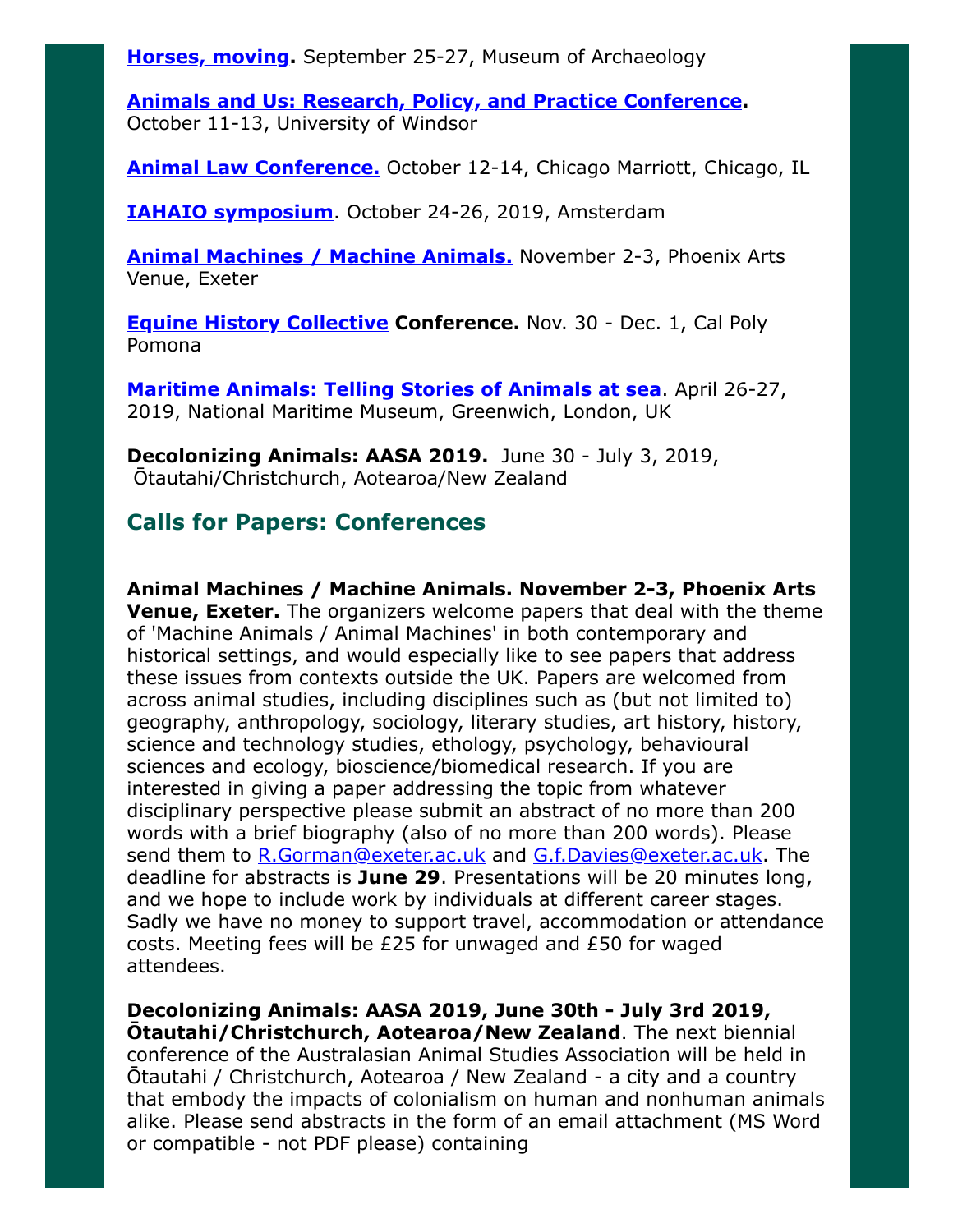- · your name
- · your institutional affiliation (if appropriate)
- · your proposed paper title and abstract (approximately 350 words)
- a brief autobiography (no more than 150 words)
- four keywords identifying the main themes of your paper

to Associate Professor Annie Potts, AASA 2019 Conference Convenor, at [annie.potts@canterbury.ac.nz.](mailto:annie.potts@canterbury.ac.nz) Closing date for abstracts: **September 30**.

The conference **Horses, moving**, seeks to address the movement and motility of horses from a wide array of perspectives, from prehistory until historical times. The Museum of Archaeology, University of Stavanger and the Høgskulen for landbruk og bygdeutvikling would like to invite you to "Horses, moving" a cross-disciplinary conference on the symbolism and relevance of horses in human societies throughout history, as well as the dynamics of human-horse interactions. The conference will take place at the Museum of Archaeology at September 25th-27th, 2018. Keynote speakers are professor Lynda Birke, University of Chester and professor Anita Maurstad, University of Tromsø. We would like to invite prospective participants to submit abstracts outlining their topic. Presentations may come from any field, archaeology, anthropology, ethnography, human geography, history, linguistics, folklore studies, equine studies or animal behavioral studies, to name but a few. Abstracts should be no more than 300 words and must be submitted by **June 30.** For further information or to submit an abstract, please contact Sean Dexter Denham, [sean.d.denham@uis.no.](mailto:sean.d.denham@uis.no)

**[IAHAIO symposium](http://iahaio.org/iahaio-at-amsterdam/)**. October 24-26, 2018, Amsterdam.

IAHAIO would like to invite researchers, practitioners and anyone involved in the delivery of AAI programmes to submit an Abstract for presentation of a poster at the Symposium. To submit an Abstract, please [click here.](https://app.oxfordabstracts.com/login?redirect=/stages/662/submission) The deadline for Abstract submissions is **August 13**. All abstracts will be reviewed by an independent panel and applicants will be notified of the outcome by September 17. If you have any queries, please contact [admin@iahaio.org](mailto:admin@iahaio.org)

# **Please Support our Human-Animal Studies Efforts**

As you can see, there is a tremendous amount of activity and progress going on today in the field of human-animal studies, and we always invite your input and participation.

[Your donation](https://www.givedirect.org/donate/?cid=4552) to the Animals & Society Institute will enable us to continue to expand the field in many more ways and work in conjunction with others around the world who share these goals.

Thank you for supporting our Human-Animal Studies efforts!